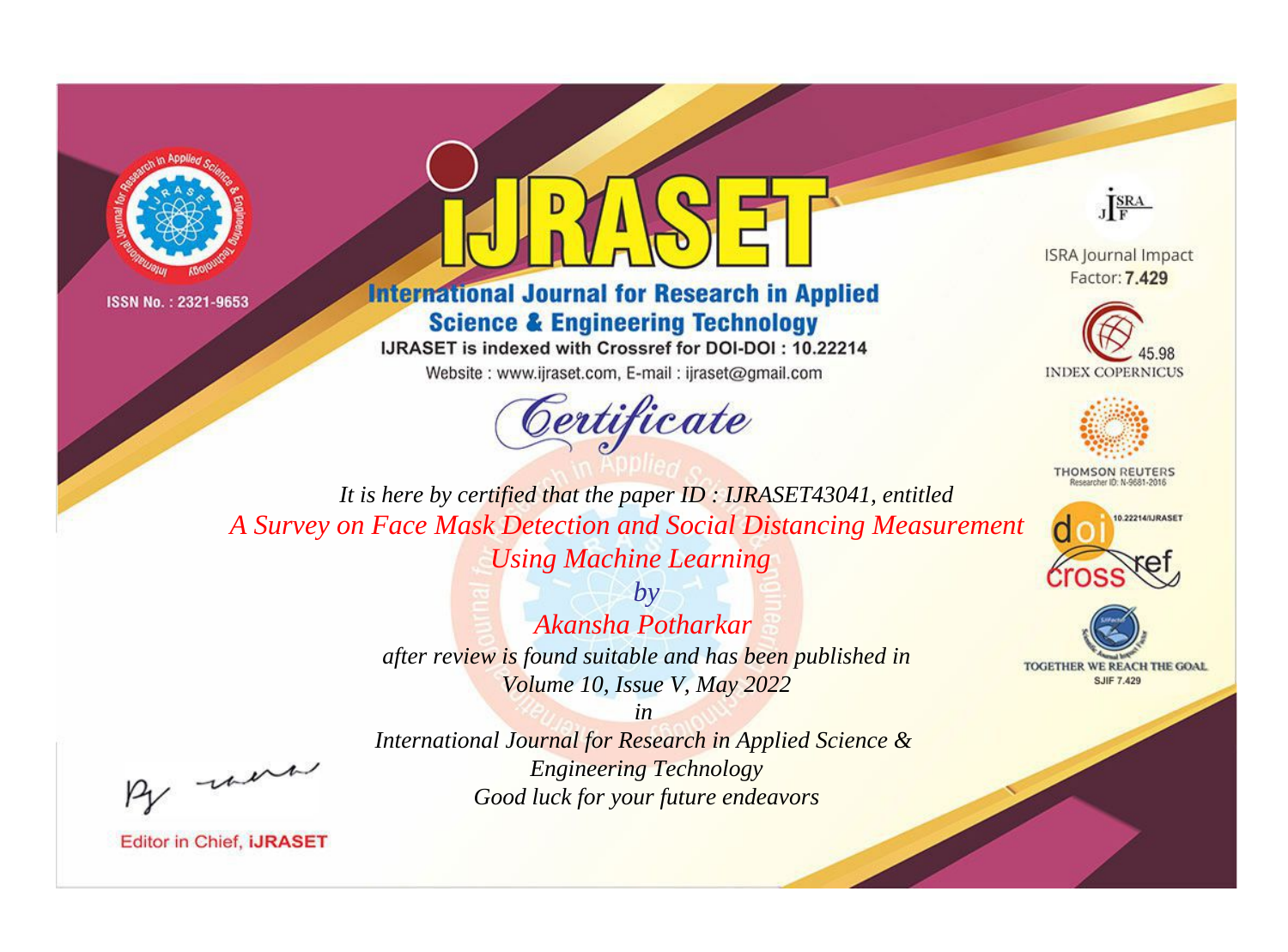



# **International Journal for Research in Applied Science & Engineering Technology**

IJRASET is indexed with Crossref for DOI-DOI: 10.22214

Website: www.ijraset.com, E-mail: ijraset@gmail.com



JERA

**ISRA Journal Impact** Factor: 7.429





**THOMSON REUTERS** 



TOGETHER WE REACH THE GOAL **SJIF 7.429** 

It is here by certified that the paper ID: IJRASET43041, entitled A Survey on Face Mask Detection and Social Distancing Measurement **Using Machine Learning** 

> $b\nu$ Akanksha Songire after review is found suitable and has been published in Volume 10, Issue V, May 2022

were

International Journal for Research in Applied Science & **Engineering Technology** Good luck for your future endeavors

 $in$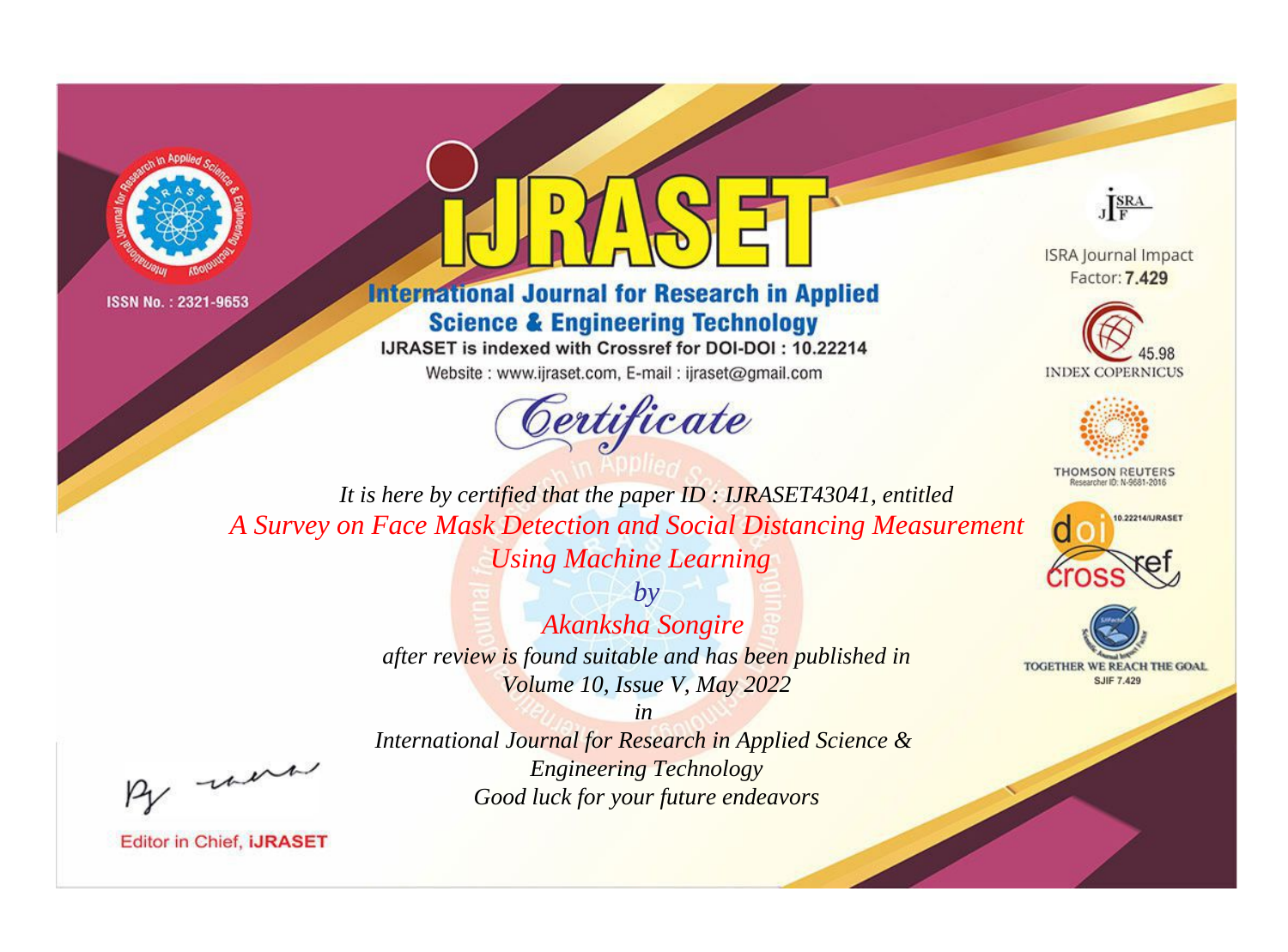



# **International Journal for Research in Applied Science & Engineering Technology**

IJRASET is indexed with Crossref for DOI-DOI: 10.22214

Website: www.ijraset.com, E-mail: ijraset@gmail.com



JERA

**ISRA Journal Impact** Factor: 7.429





**THOMSON REUTERS** 



TOGETHER WE REACH THE GOAL **SJIF 7.429** 

It is here by certified that the paper ID: IJRASET43041, entitled A Survey on Face Mask Detection and Social Distancing Measurement **Using Machine Learning** 

> $b\nu$ Snehal Late after review is found suitable and has been published in Volume 10, Issue V, May 2022

were

International Journal for Research in Applied Science & **Engineering Technology** Good luck for your future endeavors

 $in$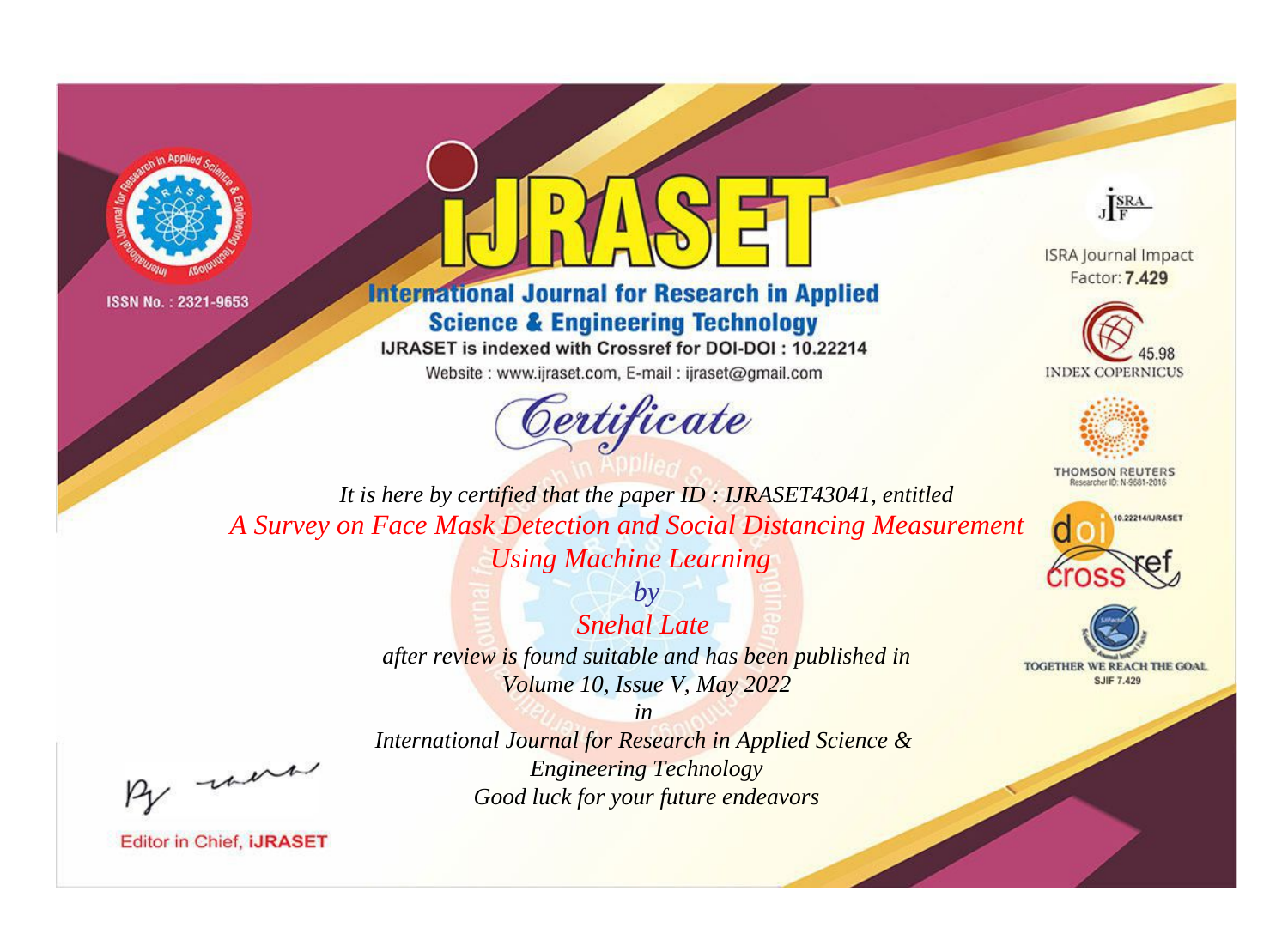



# **International Journal for Research in Applied Science & Engineering Technology**

IJRASET is indexed with Crossref for DOI-DOI: 10.22214

Website: www.ijraset.com, E-mail: ijraset@gmail.com



JERA

**ISRA Journal Impact** Factor: 7.429





**THOMSON REUTERS** 



TOGETHER WE REACH THE GOAL **SJIF 7.429** 

It is here by certified that the paper ID: IJRASET43041, entitled A Survey on Face Mask Detection and Social Distancing Measurement **Using Machine Learning** 

> $b\nu$ Sania Mulani after review is found suitable and has been published in Volume 10, Issue V, May 2022

were

International Journal for Research in Applied Science & **Engineering Technology** Good luck for your future endeavors

 $in$